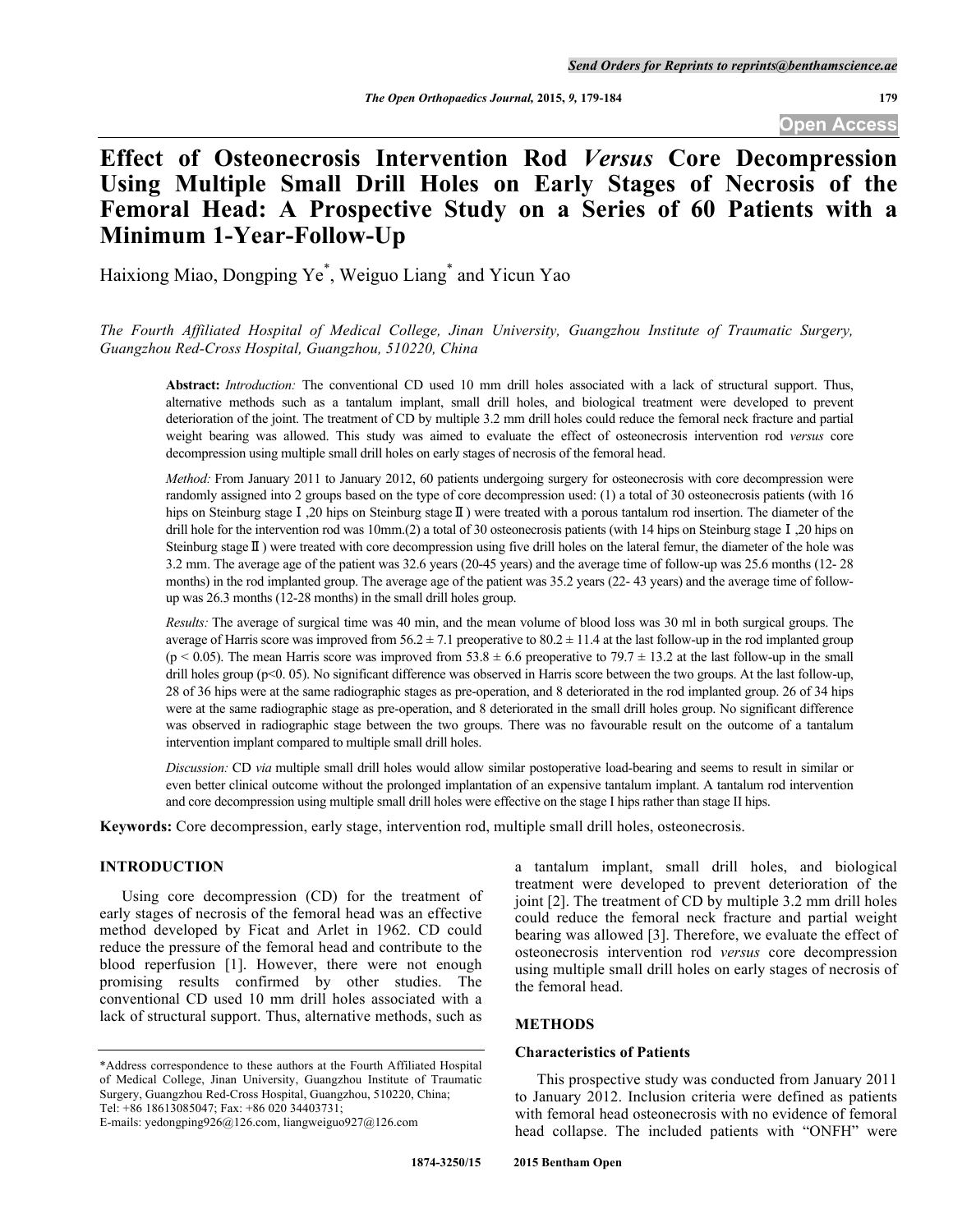chosen by radiological and clinical evidence. MRIs were available for all patients; the Steinburg classification system was used. Patients with stage III and IV were excluded [4] and an age above 65 years.

Therefore, a total of 60 patients undergoing surgery for osteonecrosis with core decompression were randomly classified into 2 groups based on the type of core decompression used: (1) a total of 30 osteonecrosis patients (with 16 hips on Steinburg stage, 20 hips on Steinburg stage  $\mathbb{I}$ ) were treated with a porous tantalum rod insertion. (2) a total of 30 osteonecrosis patients (with 14 hips on Steinburg stage Ⅰ,20 hips on Steinburg stageⅡ) were treated with core decompression using five drill holes on the lateral femur, the diameter of the hole was 3.2 mm. The average age was 32.6 years (20-45 years) and the average follow-up time was 25.6 months (12- 28 months) in the rod implanted group. The average age was 35.2 years (22-43 years) and the average follow-up time was 26.3 months (12- 28 months) in the small drill holes group. There were 25 male and 35 female study participants, the male:female ratio was similar for both groups. This study included the following patients, according to the Steinburg Classification System. The preoperative Steinberg stages were as follows: stage I in 30 hips, stage II in 40 hips, and stage III in 0 hips. Osteonecrosis was idiopathic in 15 hips, secondary to steroid use in 46 hips, and associated with alcohol use in 9 hips (Table **1**).

## **Surgical Technique**

The rod implanted group's operation was performed in supine position. Fluoroscopy was used to detect the necrotic lesion centre. We inserted a guide pin to ensure the tip was positioned about 5 mm from the endosteal surface of the femoral head. We used cannulated reamers to ream the core to 10 mm under fluoroscopy. The implant was threaded into the final position after measuring and tapping.

The small drill holes group's operation was simulated with five drill holes on the lateral femur, the diameter of the hole was 3.2 mm.

Patients were hospitalized for at least three days for wound healing and received initial physiotherapy. Patients were allowed to increase weight-bearing gradually as tolerated in the rod-implanted group.

Patients were allowed to increase half -weight-bearing gradually as tolerated in small drill holes group.

## **Clinical Follow-Up**

We recorded the surgical time and volume of blood loss. The Harris hip scores and X-ray results were evaluated preoperatively at the end of follow-up [5]. Failure cases assessed by radiographic imaging were defined as progression to degeneration of the hip surface. Standard Xray images in three views were taken for each patient at 3, 6, 12 months after surgery.

## **Statistical Analysis**

Unpaired t-test analysis was used to compare the postoperative Harris hip scores between two groups. Paired t-test analysis was used to compare preoperative and postoperative Harris hip scores. Statistical differences in survival rates were calculated using log-rank chi-square analysis of Kaplan-Meier survival curves, with the end point as required for total hip arthroplasty (THA).  $p<0.05$  was considered statistically significant.

## **RESULTS**

All patients returned for follow-up and none of the patients was left for follow up.

|                                             | The Rod Implanted Group | <b>Small Drill Holes Group</b> | p Value |  |  |  |  |  |
|---------------------------------------------|-------------------------|--------------------------------|---------|--|--|--|--|--|
| Number of patients                          | 30                      | 30                             |         |  |  |  |  |  |
| Sex                                         |                         |                                |         |  |  |  |  |  |
| Male                                        | 12                      | 13                             | 0.24    |  |  |  |  |  |
| Female                                      | 18                      | 17                             |         |  |  |  |  |  |
| Age, mean, years                            | $32.6 \pm 6.3$          | $35.2 \pm 5.8$                 | 0.17    |  |  |  |  |  |
| Symptom duration, mean, months              | $14.2 \pm 3.5$          | $15.8 + 4.7$                   | 0.22    |  |  |  |  |  |
| Harris score before surgery                 | $56.2 \pm 7.1$          | $53.8 \pm 6.6$                 | 0.31    |  |  |  |  |  |
| Harris score after surgery (last follow-up) | $80.2 \pm 11.4$         | $79.7 \pm 13.2$                | 0.38    |  |  |  |  |  |
| Stage I                                     | 16                      | 20                             | 0.45    |  |  |  |  |  |
| Stage II                                    | 14                      | 20                             |         |  |  |  |  |  |
| Etiolgy alcohol                             | $\overline{4}$          | 5                              | 0.25    |  |  |  |  |  |
| Etiolgy idiopathic                          | 7                       | 8                              |         |  |  |  |  |  |
| Etiolgy steroid                             | 22                      | 24                             |         |  |  |  |  |  |
| Follow-up after surgery, mean, months       | $19.8 + 4.1$            | $18.1 \pm 5.2$                 | 0.32    |  |  |  |  |  |

**Table 1. Characteristics of patients.**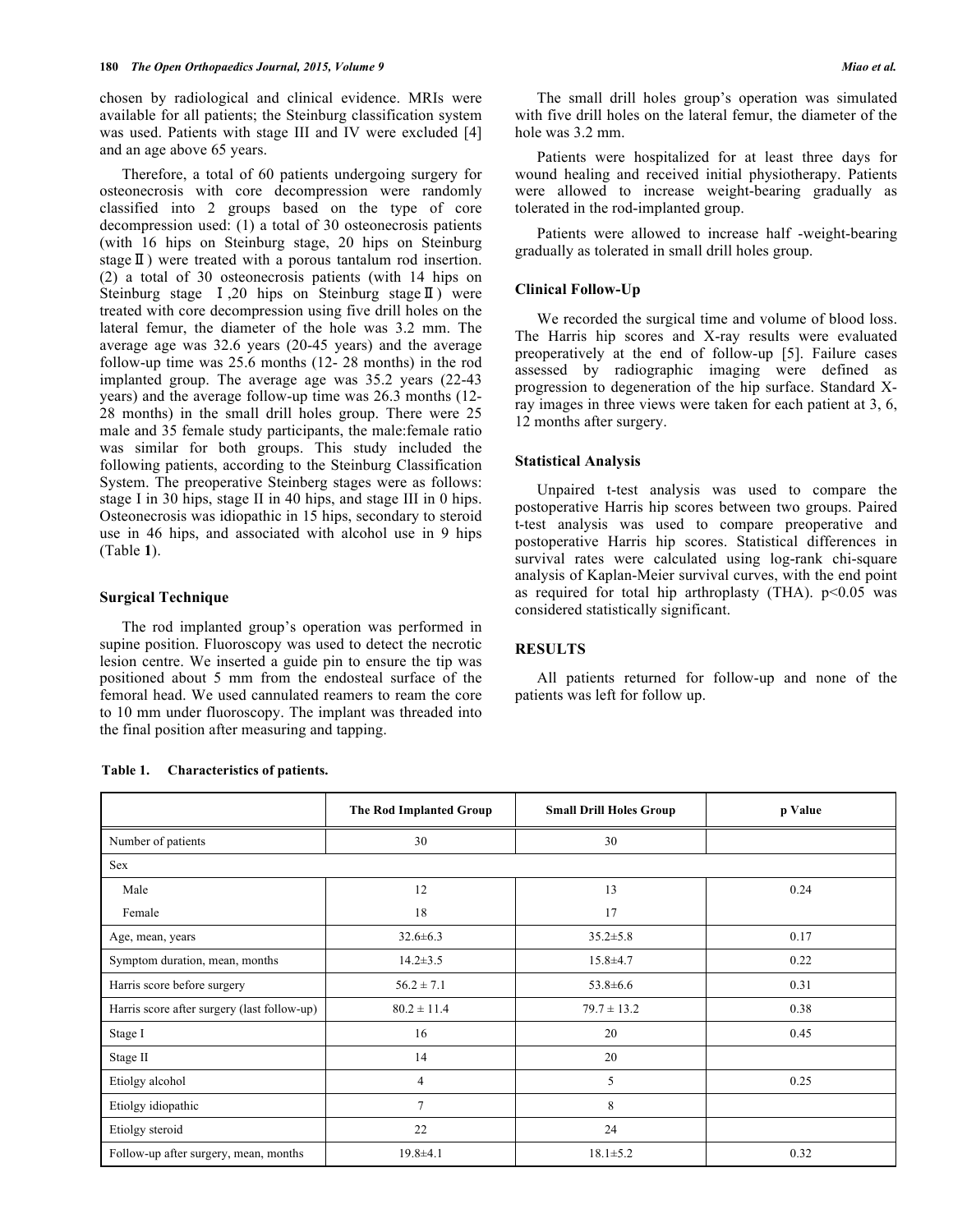| Group                   | <b>Harris Score Improvement</b> | p Value | <b>Survival Rate</b> | Survival Time (M) | p Value |
|-------------------------|---------------------------------|---------|----------------------|-------------------|---------|
| The rod implanted group | $24.0 \pm 7.3$                  | >0.05   | 28/36(77.8%)         | 22.9              | >0.05   |
| Small drill holes group | $25.9 \pm 6.6$                  |         | 26/34(76.5%)         | 22.5              |         |
| Stage I                 | $30.4 \pm 7.7$                  | < 0.05  | 28/30(93.3%)         | 25.1              | < 0.05  |
| Stage II                | $18.8 + 4.4$                    |         | 26/40(65%)           | 20.9              |         |
| Etiolgy alcohol         | $22.3 \pm 5.5$                  | >0.05   | $8/9(88.9\%)$        | 22.8              | >0.05   |
| Etiolgy idiopathic      | $21.5 \pm 6.1$                  |         | $12/15(80\%)$        | 23.2              |         |
| Etiolgy steroid         | $24.6 \pm 4.4$                  |         | 34/46(73.9%)         | 22.3              |         |

#### **Table 2. Harris score and survival time.**

Evaluation of 60 patients (25 males and 35 females) with 70 ONFH consisted of clinical and radiological outcome.

In five patients bilateral treatment was necessary.

There were no complications such as infection, subtrochanteric fracture, perforation of the articular surface, and deep vascular thrombosis found during the period of follow-up. The average surgical time was 40 min, and the mean blood loss was 30 ml in both tow surgical groups.

The average Harris score improved from  $56.2 \pm 7.1$ preoperative to  $80.2 \pm 11.4$  at the last follow-up in the rod implanted group ( $p < 0.05$ ). The mean Harris score improved from 53.8  $\pm$  6.6 preoperative to 79.7  $\pm$  13.2 at the last follow-up in the small drill holes group ( $p<0.05$ ). There was no significant difference in Harris score between two groups. Some of the patients had very low scores because of inappropriate functional exercise. At the last follow-up 28 of 36 hips were the same at radiographic stages as preoperation, and 8 deteriorated in the rod implanted group. 26 of 34 hips were the same radiographic stage as pre-operation,

and 8 deteriorated in the small drill holes group. There was no significant difference in radiographic stage between two groups (Table **2**).

## **Treatment Results in Different Methods**

There was no significant difference in the survival time between two treatment methods (Fig. **1**). We use all of the time periods for this analysis.

#### **Treatment Results in Different Stages**

Preoperative and postoperative Harris hip scores were compared, there was a significant difference in Harris hip scores between stage I and stage II hips  $(p=0.017)$ . There was a significant difference in the survival time between stage I and stage II hips (p=0.021). A porous tantalum rod implant and core decompression using multiple small drill holes for the treatment of early femoral head necrosis were better for stage I hips (Fig. **2**).



**Fig. (1).** The survival time between a porous tantalum rod implant (1) and core decompression using multiple small drill holes (2) for the treatment of early femoral head necrosis. No significant difference in the survival time between two treatment methods.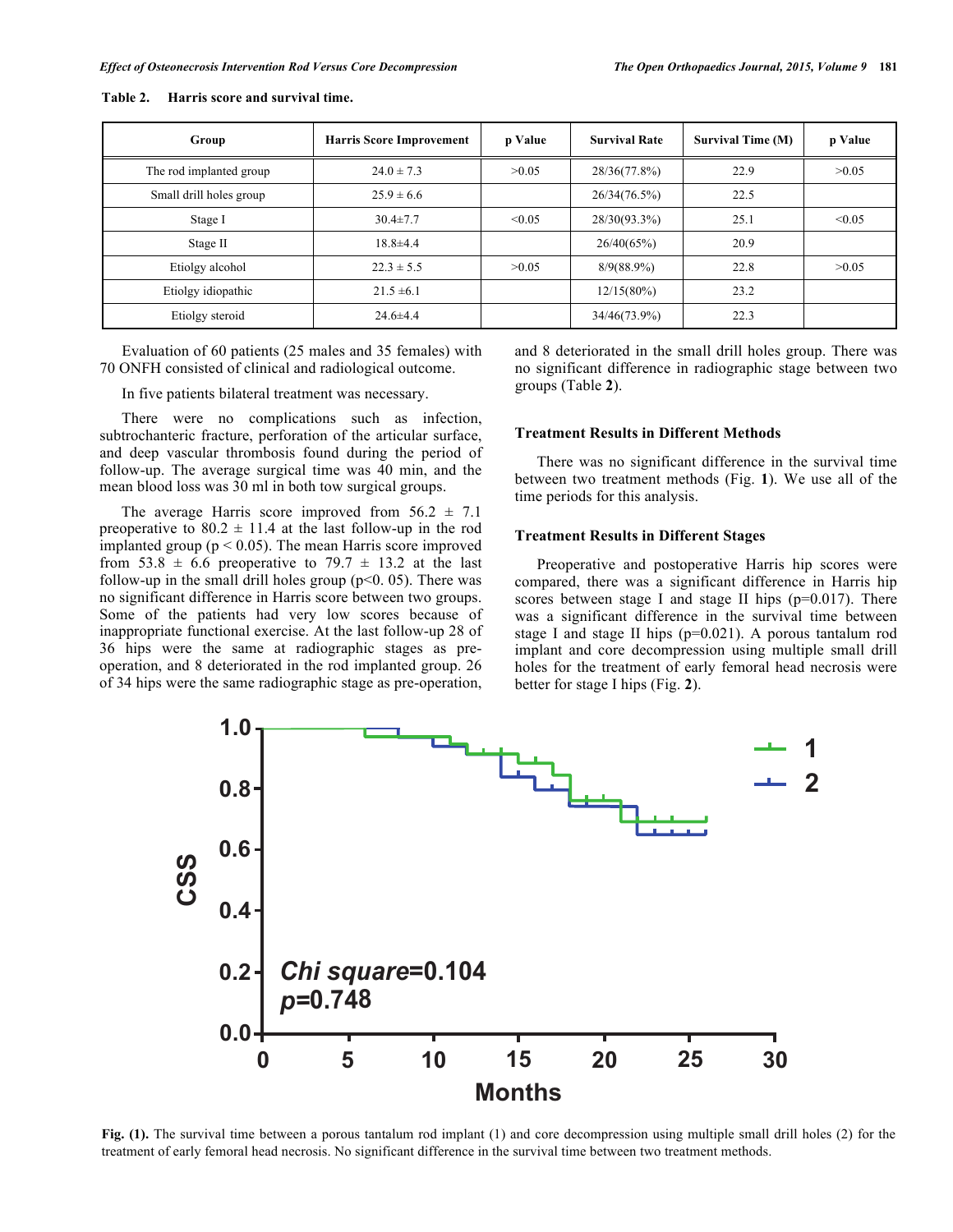

**Fig. (2).** The survival time between stage I (1) and stage II (2) hips. Survival time is significantly shorter in stage II hips.

## **Treatment Results with Different Etiologies**

There was no statistical difference in Harris hip score improvement among osteonecrosis patients from different etiologies. There was no significant difference in survival time among osteonecrosis patients from different etiologies (p>0.05) (Fig. **3**).

#### **DISSCUSSION**

The aim of this study was to evaluate the effect of a porous tantalum rod implant *versus* core decompression using small drill holes for the treatment of early femoral head necrosis. The clinical symptoms of the early stage patients improved according to the HHS by these two treatments. The average surgical time was 40 min, and the



**Fig. (3).** The survival time among osteonecrosis patients from different etiologies. (1) alcohol, (2) idiopathic, and (3) steroid. No significant difference in survival time among osteonecrosis patients from different etiologies.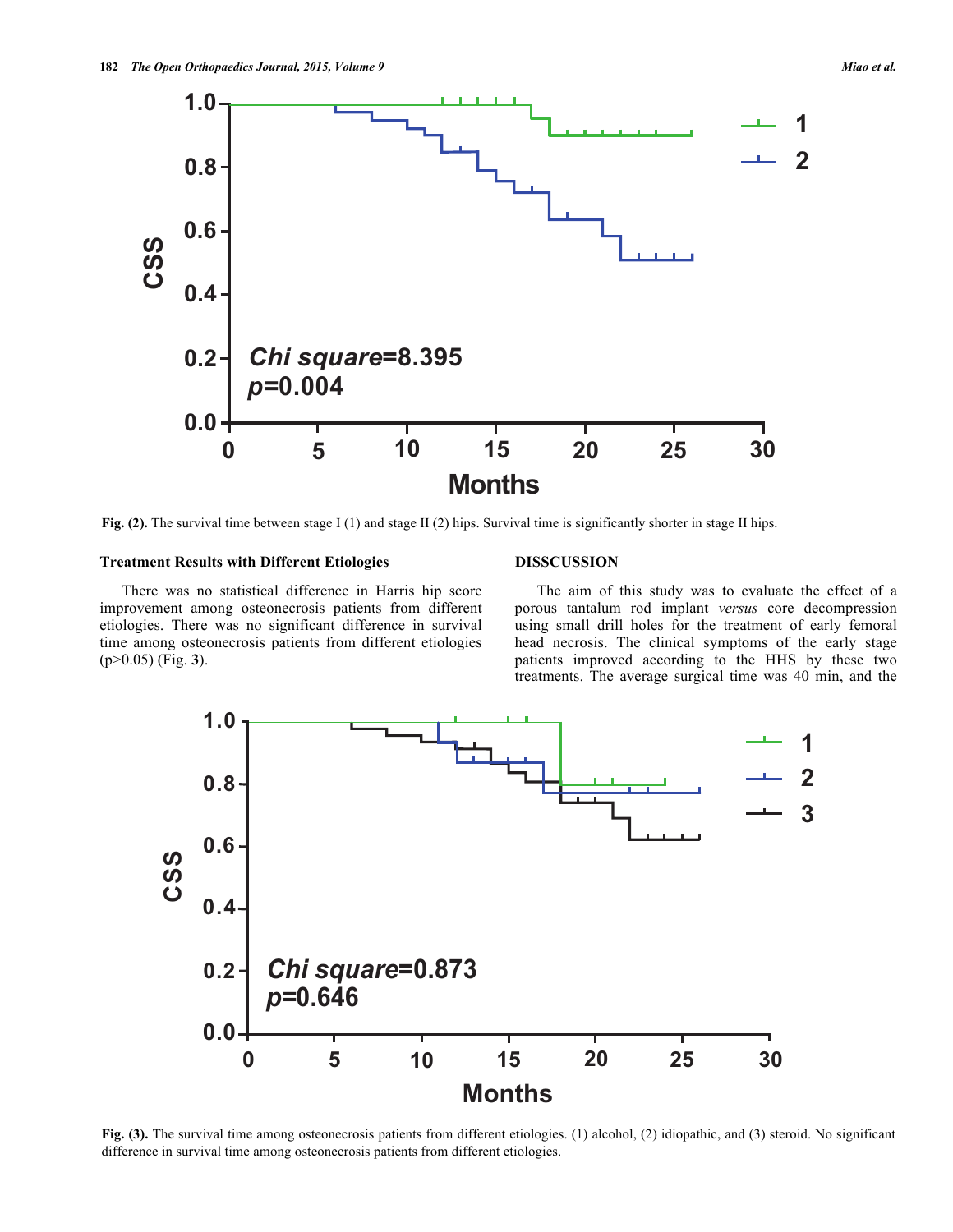#### *Effect of Osteonecrosis Intervention Rod Versus Core Decompression The Open Orthopaedics Journal, 2015, Volume 9* **183**

average volume of blood loss was 30 ml in both tow surgical groups. The average of Harris score was improved from 56.2  $\pm$  7.1 preoperative to 80.2  $\pm$  11.4 at the last follow-up in the rod implanted group ( $p \le 0.05$ ). The mean Harris score improved from  $53.8 \pm 6.6$  preoperative to  $79.7 \pm 13.2$  at the last follow-up in the small drill holes group ( $p<0$ . 05). No significant difference was observed in Harris score between two groups. At the last follow-up 28 of 36 hips were at the same radiographic stages as pre-operation, and 8 deteriorated in the rod implanted group. 26 of 34 hips were at the same radiographic stage as pre-operation, and 8 deteriorated in the small drill holes group. No significant difference was observed in radiographic stage between two groups. There was no favourable result on the outcome of a tantalum intervention implant compared to multiple small drill holes. A tantalum rod intervention and core decompression using multiple small drill holes were effective on the stage I hips.

CD is supposed to reduce the oedema-related intraosseous pressure so as to relieve pain [6]. It is reported that CD could contribute to the blood reperfusion, possibly associated with revascularisation and bone regeneration of the necrotic area [7]. It is reported that CD using multiple 3.2-mm drill holes allowed partial postoperative weightbearing such as walking and climbing stairs. Only in cases of stumbling, the ultimate stress exists between 78 MPa and 150 MPa which was four times greater than during normal walking could induce a fracture [8-10]. CD through multiple small drill holes was superior to the tantalum implant for long-term evaluation because of the complete replenishment of the drill holes with new bone and the ingrowth behaviour of tantalum implant is still controversial for the finite element analysis which does not confirm complete bony ingrowth presumption. Furthermore, after the tantalum implantation, the MRI showed that a slight seam of fluid could be detected surrounding the implant which indicated that it was not complete bone ingrowth [3].

Porous tantalum which is also called trabecular metal has been used for a variety of surgical applications, such as hip and knee arthroplasty and bone graft substitute because of its excellent mechanical strength, porosity and biocompatibility [11, 12]. However, studies reported that the complication of the tantalum implant was subtrochanteric fracture [13, 14]. It was reported that there was about 10% fracture after CD using a 10-mm drill [15, 16]. However, it was reported that CD using multiple small drill holes caused no fracture during the follow-up time [17].

In addition, the cost for the tantalum implant is relatively high, which has to be considered when choosing the surgical procedure. Another disadvantage of the tantalum rod is that it is a foreign body that, in case of a deep infection, may have to be removed. This would be associated with a high risk of fracture. A possible advantage of the treatment is the earlier postoperative load-bearing without increased risk of femoral neck fracture, allowing the patients to resume their daily routine sooner. However, CD *via* multiple small drill holes would also allow similar postoperative load-bearing and seems to result in similar or even better clinical outcome without the prolonged implantation of an expensive tantalum implant.

Since the porous tantalum is expensive, and thought to be a "buy-time" technique, with the trouble when treated for the THR. It is better to use the multiple small drill holes to treat the early osteonecrosis.

#### **CONCLUSION**

The tantalum intervention implant with CD did not show considerable results compared to multiple small drill holes. Two methods for the treatment of early femoral head necrosis were better on the stage I hips.

### **CONFLICT OF INTERTST**

The authors confirm that this article content has no conflict of interest.

#### **ACKNOWLEDGEMENTS**

This design has been granted practical patent by Patent Bureau of People's Republic of China (No: 201020525718. X). This work was supported by Medical and Health Key Project of Guangzhou City, No. 2007-ZDi-11, No. 2009-zdi-04; and Guangdong Provincial Natural Science Foundation of China, No. 10151022001000005, S2011010000910

## **REFERENCES**

- [1] Veillette CJ, Mehdian H, Schemitsch EH, *et al*. Survivorship analysis and radiographic outcome following tantalum rod insertion for osteonecrosis of the femoral head. J Bone Joint Surg Am 2006; 88(Suppl 3): 48-55.
- [2] Shuler MS, Rooks MD, Roberson JR. Porous tantalum implant in early osteonecrosis of the hip: preliminary report on operative, survival, and outcomes results. J Arthroplasty 2007; 22: 26-31.
- [3] Floerkemeier T, Lutz A, Nackenhorst U, *et al*. Core decompression and osteonecrosis intervention rod in osteonecrosis of the femoral head: clinical outcome and finite element analysis. Int Orthop 2011; 35: 1461-6.
- [4] Steinberg ME, Hayken GD, Steinberg DR. A quantitative system for staging avascular necrosis. J Bone Joint Surg Br 1995; 77: 34- 41.
- [5] Harris WH. Traumatic arthritis of the hip after dislocation and acetabular fractures: treatment by mold arthroplasty. An end-result study using a new method of result evaluation. J Bone Joint Surg Am 1969; 51: 737-55.
- [6] Schaffer JC, Adib F, Cui Q. Intraoperative fat embolism during core decompression and bone grafting for osteonecrosis of the hip: report of 3 cases and literature review. Am J Orthop (Belle Mead NJ) 2014; 43: 275-9.
- [7] Yang P, Bian C, Huang X, *et al*. Core decompression in combination with nano-hydroxyapatite/polyamide 66 rod for the treatment of osteonecrosis of the femoral head. Arch Orthop Trauma Surg 2014; 134: 103-12.
- [8] Wang CJ, Huang CC, Wang JW, *et al*. Long-term results of extracorporeal shockwave therapy and core decompression in osteonecrosis of the femoral head with eight- to nine-year followup. Biomed J 2012; 35: 481-5.
- [9] Wirtz DC, Schiffers N, Pandorf T, *et al*. Critical evaluation of known bone material properties to realize anisotropic FEsimulation of the proximal femur. J Biomech 2000; 33: 1325-30.
- [10] Bergmann G, Graichen F, Rohlmann A. Hip joint contact forces during stumbling. Langenbecks Arch Surg 2004; 389: 53-9.
- [11] Babhulkar S. Osteonecrosis of femoral head: treatment by core decompression and vascular pedicle grafting. Indian J Orthop 2009; 43: 27-35.
- [12] Beckmann J, Schmidt T, Schaumburger J, *et al*. Infusion, core decompression, or infusion following core decompression in the treatment of bone edema syndrome and early avascular osteonecrosis of the femoral head. Rheumatol Int 2013; 33: 1561-5.
- [13] Nadeau M, Seguin C, Theodoropoulos JS, *et al*. Short term clinical outcome of a porous tantalum implant for the treatment of